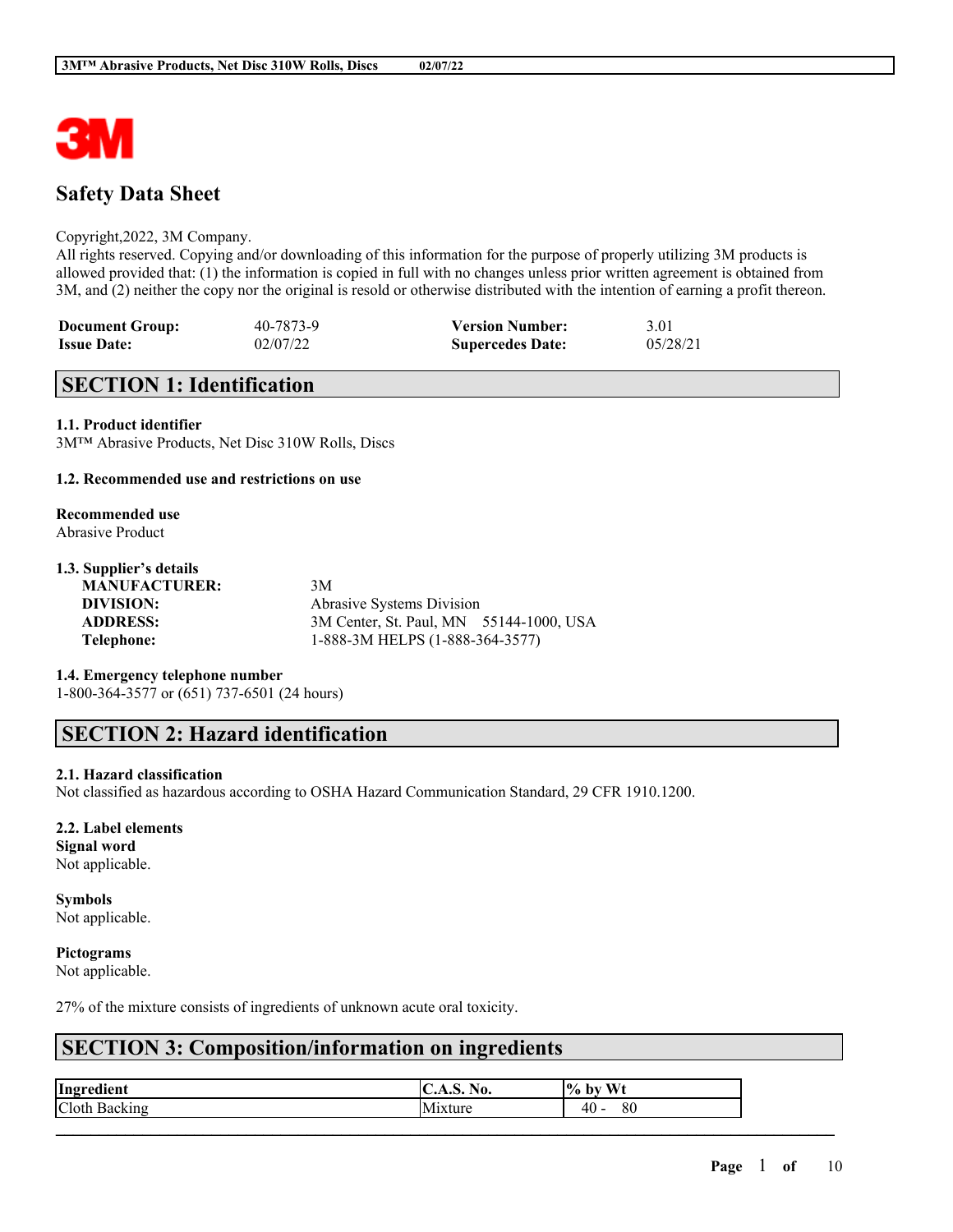| <b>Cured Resin</b>                              | Mixture         | -30<br>$10 -$                     |
|-------------------------------------------------|-----------------|-----------------------------------|
| Ceramic Aluminum Oxide / Aluminum Oxide Mineral | $1344 - 28 - 1$ | $5 - 25$                          |
| Blend (non-fibrous)                             |                 |                                   |
| Filler                                          | 1471-34-1       | $\overline{10}$<br>$\mathsf{I}$ – |
| Filler                                          | 1317-65-3       | I –                               |
| <b>Titanium Dioxide</b>                         | 13463-67-7      |                                   |
| Quartz Silica                                   | 14808-60-7      | ${}_{\leq 0.2}$                   |

# **SECTION 4: First aid measures**

#### **4.1. Description of first aid measures**

#### **Inhalation:**

Remove person to fresh air. If you feel unwell, get medical attention.

#### **Skin Contact:**

Wash with soap and water. If signs/symptoms develop, get medical attention.

### **Eye Contact:**

Flush with large amounts of water. Remove contact lenses if easy to do. Continue rinsing. If signs/symptoms persist, get medical attention.

#### **If Swallowed:**

No need for first aid is anticipated.

### **4.2. Most important symptoms and effects, both acute and delayed**

No critical symptoms or effects. See Section 11.1, information on toxicological effects.

#### **4.3. Indication of any immediate medical attention and special treatment required**

Not applicable.

## **SECTION 5: Fire-fighting measures**

### **5.1. Suitable extinguishing media**

In case of fire: Use a fire fighting agent suitable for ordinary combustible material such as water or foam to extinguish.

### **5.2. Special hazards arising from the substance or mixture**

None inherent in this product.

### **Hazardous Decomposition or By-Products**

**Substance Condition**

Carbon monoxide During Combustion Carbon dioxide During Combustion

### **5.3. Special protective actions for fire-fighters**

Wear full protective clothing, including helmet, self-contained, positive pressure or pressure demand breathing apparatus, bunker coat and pants, bands around arms, waist and legs, face mask, and protective covering for exposed areas of the head.

## **SECTION 6: Accidental release measures**

### **6.1. Personal precautions, protective equipment and emergency procedures**

Refer to other sections of this SDS for information regarding physical and health hazards, respiratory protection, ventilation, and personal protective equipment.

 $\mathcal{L}_\mathcal{L} = \mathcal{L}_\mathcal{L} = \mathcal{L}_\mathcal{L} = \mathcal{L}_\mathcal{L} = \mathcal{L}_\mathcal{L} = \mathcal{L}_\mathcal{L} = \mathcal{L}_\mathcal{L} = \mathcal{L}_\mathcal{L} = \mathcal{L}_\mathcal{L} = \mathcal{L}_\mathcal{L} = \mathcal{L}_\mathcal{L} = \mathcal{L}_\mathcal{L} = \mathcal{L}_\mathcal{L} = \mathcal{L}_\mathcal{L} = \mathcal{L}_\mathcal{L} = \mathcal{L}_\mathcal{L} = \mathcal{L}_\mathcal{L}$ 

### **6.2. Environmental precautions**

Avoid release to the environment.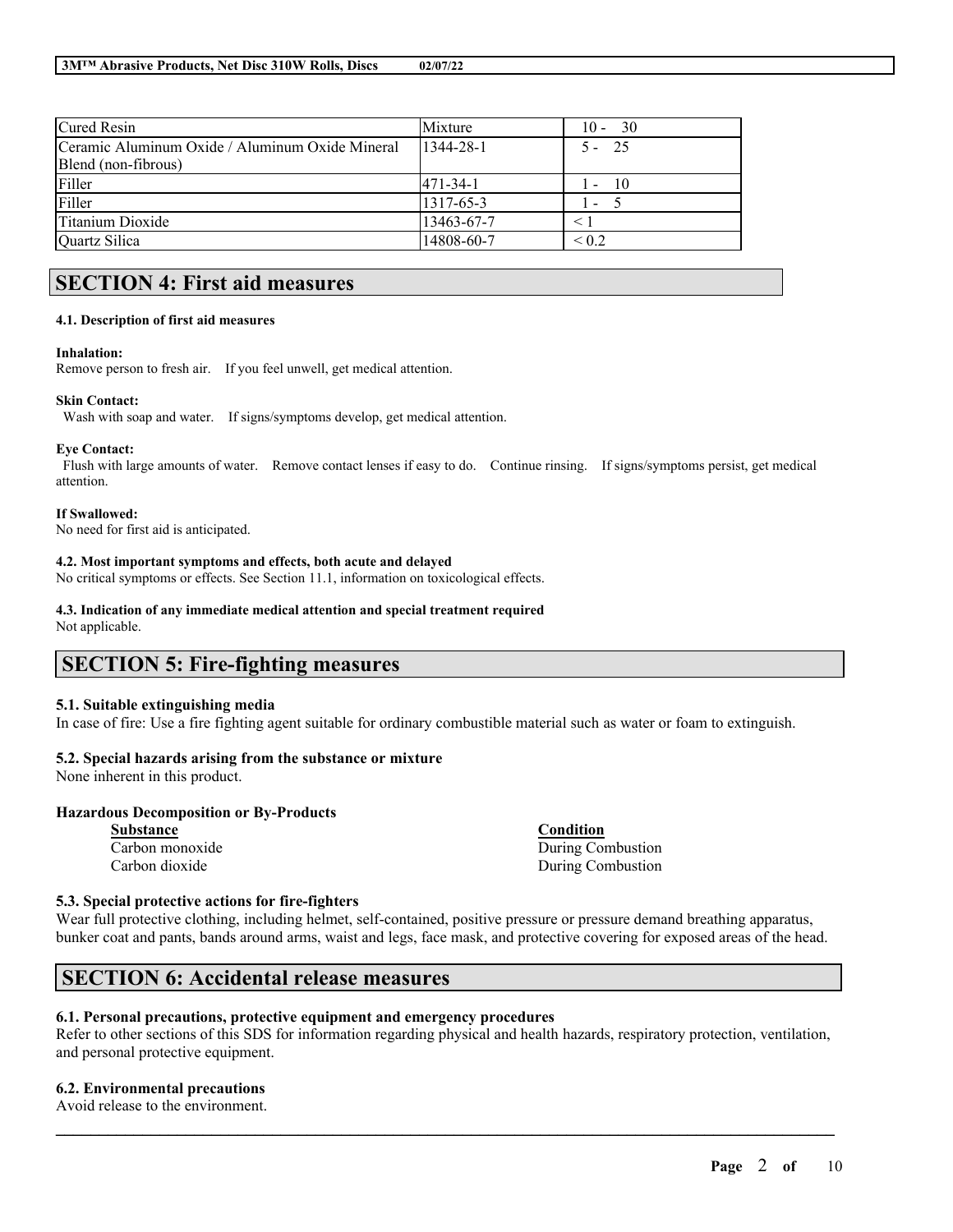## **6.3. Methods and material for containment and cleaning up**

Not applicable.

## **SECTION 7: Handling and storage**

### **7.1. Precautions for safe handling**

Avoid breathing of dust created by sanding, grinding or machining. Damaged product can break apart during use and cause serious injury to face or eyes. Check product for damage such as cracks or nicks prior to use. Replace if damaged. Always wear eye and face protection when working at sanding or grinding operations or when near such operations. Avoid release to the environment. Combustible dust may form by action of this product on another material (substrate). Dust generated from the substrate during use of this product may be explosive if in sufficient concentration with an ignition source. Dust deposits should not be allowed to accumulate on surfaces because of the potential for secondary explosions.

### **7.2. Conditions for safe storage including any incompatibilities**

No special storage requirements.

# **SECTION 8: Exposure controls/personal protection**

### **8.1. Control parameters**

### **Occupational exposure limits**

If a component is disclosed in section 3 but does not appear in the table below, an occupational exposure limit is not available for the component.

| Ingredient                                                                | <b>C.A.S. No.</b> | Agency       | Limit type                                                                                                                                                                       | <b>Additional Comments</b>        |
|---------------------------------------------------------------------------|-------------------|--------------|----------------------------------------------------------------------------------------------------------------------------------------------------------------------------------|-----------------------------------|
| CAS NO SEQ117921                                                          | 1317-65-3         | <b>ACGIH</b> | TWA(inhalable<br>particulates):10 mg/m3                                                                                                                                          |                                   |
| CAS NO SEQ117922                                                          | 1317-65-3         | <b>ACGIH</b> | TWA(respirable particles):3<br>mg/m3                                                                                                                                             |                                   |
| Filler                                                                    | 1317-65-3         | <b>OSHA</b>  | TWA(as total dust):15<br>mg/m3;TWA(respirable<br>fraction):5 mg/m3                                                                                                               |                                   |
| Aluminum, insoluble compounds                                             | 1344-28-1         | ACGIH        | TWA(respirable fraction):1<br>mg/m3                                                                                                                                              | A4: Not class. as human<br>carcin |
| <b>CAS NO SEQ117921</b>                                                   | 1344-28-1         | <b>ACGIH</b> | TWA(inhalable<br>particulates):10 mg/m3                                                                                                                                          |                                   |
| CAS NO SEQ117922                                                          | 1344-28-1         | <b>ACGIH</b> | TWA(respirable particles):3<br>mg/m3                                                                                                                                             |                                   |
| Ceramic Aluminum Oxide /<br>Aluminum Oxide Mineral Blend<br>(non-fibrous) | 1344-28-1         | <b>OSHA</b>  | TWA(as total dust):15<br>mg/m3;TWA(respirable<br>fraction):5 mg/m3                                                                                                               |                                   |
| <b>Titanium Dioxide</b>                                                   | 13463-67-7        | <b>ACGIH</b> | $TWA:10$ mg/m $3$                                                                                                                                                                | A4: Not class. as human<br>carcin |
| <b>Titanium Dioxide</b>                                                   | 13463-67-7        | <b>OSHA</b>  | TWA(as total dust): $15 \text{ mg/m}$ 3                                                                                                                                          |                                   |
| Quartz Silica                                                             | 14808-60-7        | ACGIH        | TWA(respirable<br>fraction):0.025 mg/m3                                                                                                                                          | A2: Suspected human<br>carcin.    |
| Quartz Silica                                                             | 14808-60-7        | <b>OSHA</b>  | TWA Table Z-<br>$1$ (respirable): $0.05$<br>mg/m3; TWA Table Z-<br>3(respirable):0.1 mg/m3;TWA<br>concentration(respirable):0.1<br>$mg/m3(2.4$ millions of<br>particles/cu. ft.) |                                   |
| CAS NO SEQ117921                                                          | $471 - 34 - 1$    | <b>ACGIH</b> | TWA(inhalable                                                                                                                                                                    |                                   |

 $\mathcal{L}_\mathcal{L} = \mathcal{L}_\mathcal{L} = \mathcal{L}_\mathcal{L} = \mathcal{L}_\mathcal{L} = \mathcal{L}_\mathcal{L} = \mathcal{L}_\mathcal{L} = \mathcal{L}_\mathcal{L} = \mathcal{L}_\mathcal{L} = \mathcal{L}_\mathcal{L} = \mathcal{L}_\mathcal{L} = \mathcal{L}_\mathcal{L} = \mathcal{L}_\mathcal{L} = \mathcal{L}_\mathcal{L} = \mathcal{L}_\mathcal{L} = \mathcal{L}_\mathcal{L} = \mathcal{L}_\mathcal{L} = \mathcal{L}_\mathcal{L}$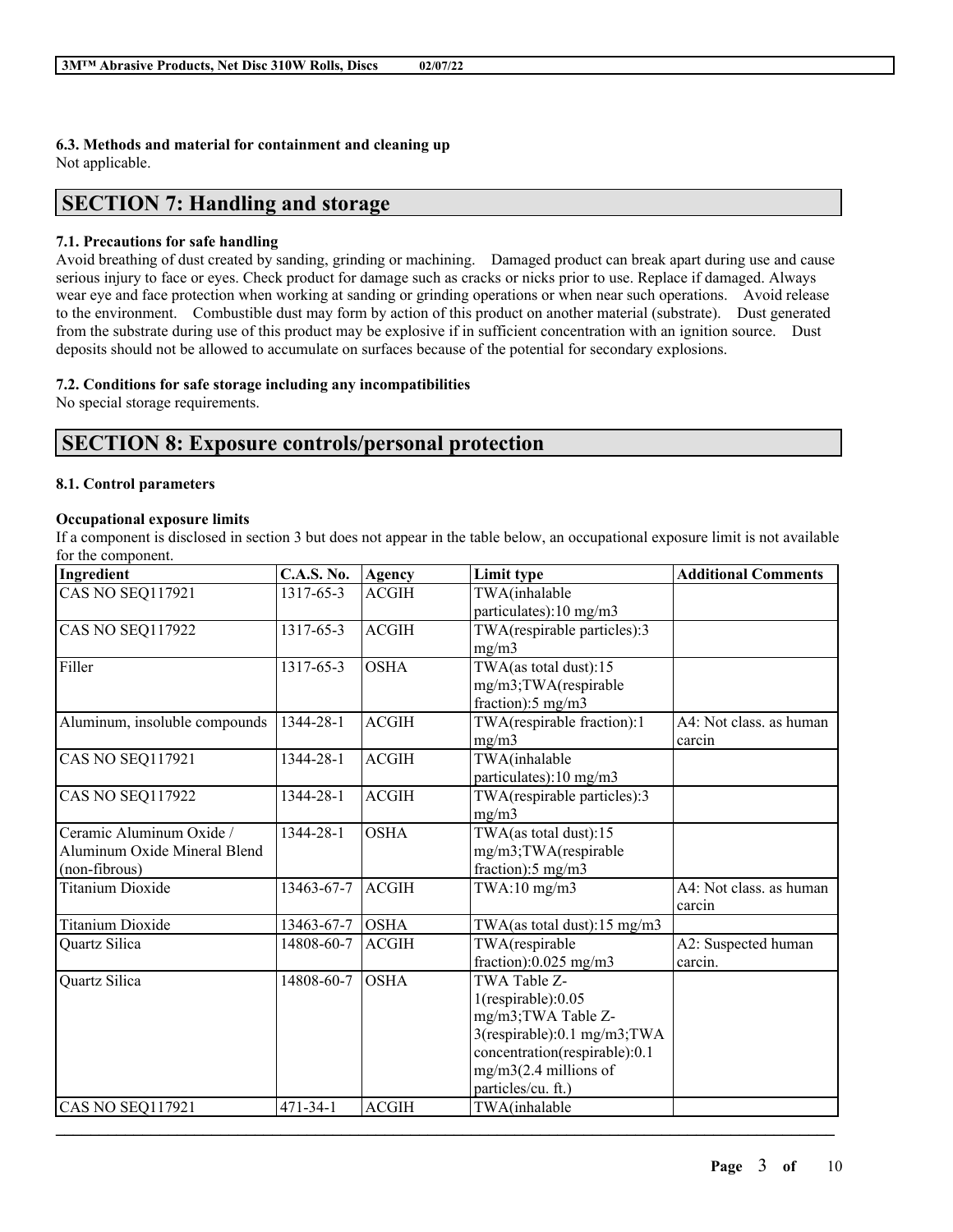|                         |                |              | particulates): $10 \text{ mg/m}$ 3      |
|-------------------------|----------------|--------------|-----------------------------------------|
| <b>CAS NO SEQ117922</b> | $471 - 34 - 1$ | <b>ACGIH</b> | TWA(respirable particles):3             |
|                         |                |              | mg/m3                                   |
| CAS NO SEQ126498        | $471 - 34 - 1$ | <b>OSHA</b>  | TWA(as total dust): $15 \text{ mg/m}$ 3 |
| <b>CAS NO SEQ126499</b> | $471 - 34 - 1$ | <b>OSHA</b>  | TWA(respirable fraction):5              |
|                         |                |              | mg/m3                                   |
| DUST, INERT OR NUISANCE | 471-34-1       | <b>OSHA</b>  | TWA(as total dust): $15$                |
|                         |                |              | mg/m3;TWA(as total dust):50             |
|                         |                |              | millions of particles/cu. ft.(15        |
|                         |                |              | mg/m3);TWA(respirable                   |
|                         |                |              | fraction):5                             |
|                         |                |              | mg/m3;TWA(respirable                    |
|                         |                |              | fraction):15 millions of                |
|                         |                |              | particles/cu. ft.(5 mg/m3)              |
| Limestone               | $471 - 34 - 1$ | <b>OSHA</b>  | TWA(as total dust):15                   |
|                         |                |              | mg/m3;TWA(respirable                    |
|                         |                |              | fraction):5 mg/m3                       |

ACGIH : American Conference of Governmental Industrial Hygienists

AIHA : American Industrial Hygiene Association

CMRG : Chemical Manufacturer's Recommended Guidelines

OSHA : United States Department of Labor - Occupational Safety and Health Administration

TWA: Time-Weighted-Average

STEL: Short Term Exposure Limit

CEIL: Ceiling

### **8.2. Exposure controls**

### **8.2.1. Engineering controls**

Provide appropriate local exhaust ventilation for sanding, grinding or machining. Use general dilution ventilation and/or local exhaust ventilation to control airborne exposures to below relevant Exposure Limits and/or control dust/fume/gas/mist/vapors/spray. If ventilation is not adequate, use respiratory protection equipment. Provide local exhaust at process emission sources to control exposure near the source and to prevent the escape of dust into the work area. Ensure that dust-handling systems (such as exhaust ducts, dust collectors, vessels, and processing equipment) are designed in a manner to prevent the escape of dust into the work area (i.e., there is no leakage from the equipment).

### **8.2.2. Personal protective equipment (PPE)**

### **Eye/face protection**

To minimize the risk of injury to face and eyes, always wear eye and face protection when working at sanding or grinding operations or when near such operations. Select and use eye/face protection to prevent contact based on the results of an exposure assessment. The following eye/face protection(s) are recommended: Safety Glasses with side shields

### **Skin/hand protection**

Wear appropriate gloves to minimize risk of injury to skin from contact with dust or physical abrasion from grinding or sanding.

### **Respiratory protection**

Assess exposure concentrations of all materials involved in the work process. Consider material being abraded when determining the appropriate respiratory protection. Select and use appropriate respirators to prevent inhalation overexposure.

An exposure assessment may be needed to decide if a respirator is required. If a respirator is needed, use respirators as part of a full respiratory protection program. Based on the results of the exposure assessment, select from the following respirator type(s) to reduce inhalation exposure:

 $\mathcal{L}_\mathcal{L} = \mathcal{L}_\mathcal{L} = \mathcal{L}_\mathcal{L} = \mathcal{L}_\mathcal{L} = \mathcal{L}_\mathcal{L} = \mathcal{L}_\mathcal{L} = \mathcal{L}_\mathcal{L} = \mathcal{L}_\mathcal{L} = \mathcal{L}_\mathcal{L} = \mathcal{L}_\mathcal{L} = \mathcal{L}_\mathcal{L} = \mathcal{L}_\mathcal{L} = \mathcal{L}_\mathcal{L} = \mathcal{L}_\mathcal{L} = \mathcal{L}_\mathcal{L} = \mathcal{L}_\mathcal{L} = \mathcal{L}_\mathcal{L}$ 

Half facepiece or full facepiece air-purifying respirator suitable for particulates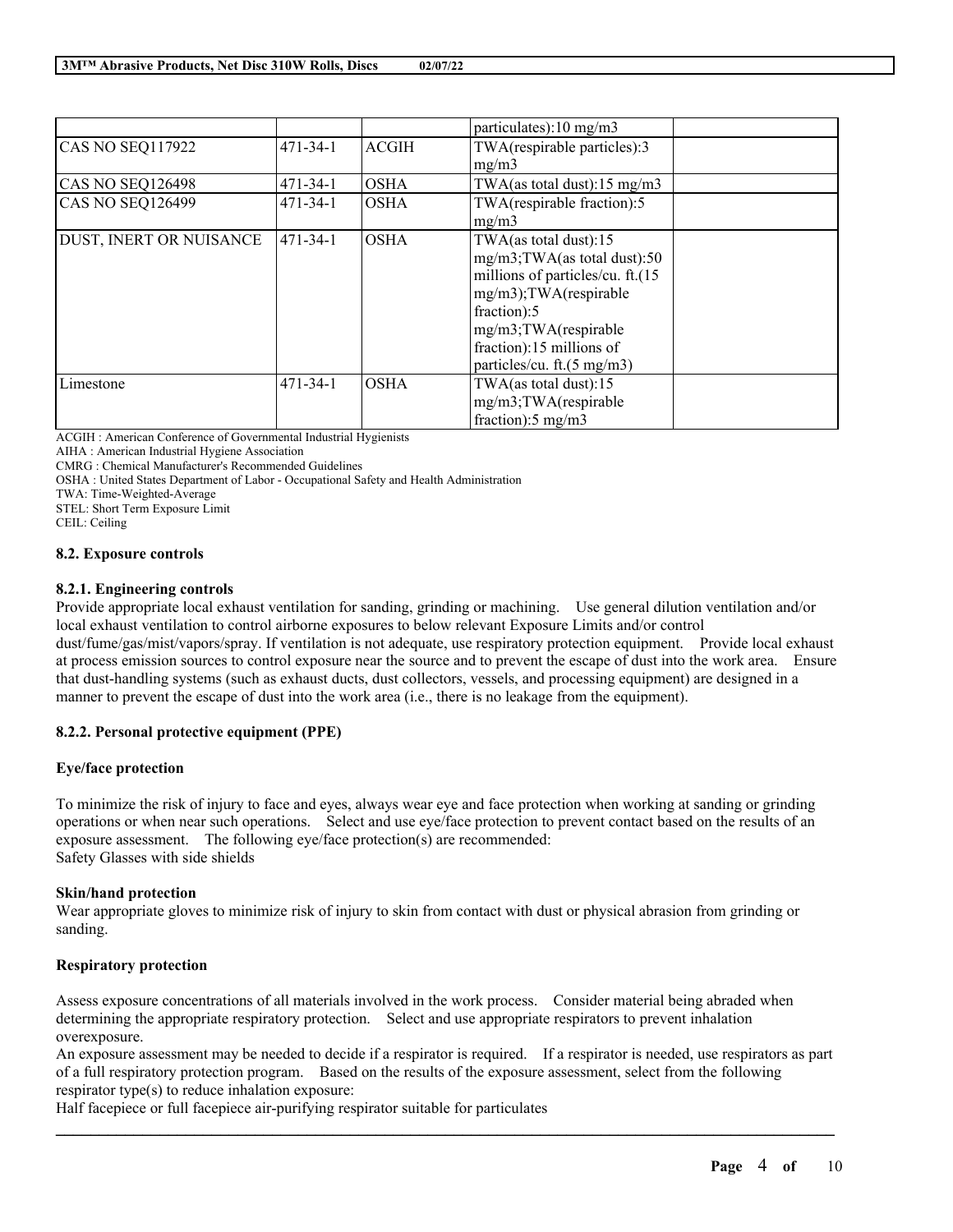For questions about suitability for a specific application, consult with your respirator manufacturer.

## **SECTION 9: Physical and chemical properties**

### **9.1. Information on basic physical and chemical properties**

| Solid          |
|----------------|
| Blue           |
| Odorless       |
| Not Applicable |
| Not Applicable |
| Not Applicable |
| Not Applicable |
| Not Applicable |
| Not Applicable |
| Not Classified |
| Not Applicable |
| Not Applicable |
| Not Applicable |
| Not Applicable |
| Not Applicable |
| Not Applicable |
| Not Applicable |
| Not Applicable |
| Not Applicable |
| Not Applicable |
| Not Applicable |
| Not Applicable |
| Not Applicable |
|                |

# **SECTION 10: Stability and reactivity**

### **10.1. Reactivity**

This material is considered to be non reactive under normal use conditions.

### **10.2. Chemical stability**

Stable.

**10.3. Possibility of hazardous reactions** Hazardous polymerization will not occur.

#### **10.4. Conditions to avoid** None known.

**10.5. Incompatible materials** None known.

### **10.6. Hazardous decomposition products Substance Condition**

None known.

 $\mathcal{L}_\mathcal{L} = \mathcal{L}_\mathcal{L} = \mathcal{L}_\mathcal{L} = \mathcal{L}_\mathcal{L} = \mathcal{L}_\mathcal{L} = \mathcal{L}_\mathcal{L} = \mathcal{L}_\mathcal{L} = \mathcal{L}_\mathcal{L} = \mathcal{L}_\mathcal{L} = \mathcal{L}_\mathcal{L} = \mathcal{L}_\mathcal{L} = \mathcal{L}_\mathcal{L} = \mathcal{L}_\mathcal{L} = \mathcal{L}_\mathcal{L} = \mathcal{L}_\mathcal{L} = \mathcal{L}_\mathcal{L} = \mathcal{L}_\mathcal{L}$ 

Refer to section 5.2 for hazardous decomposition products during combustion.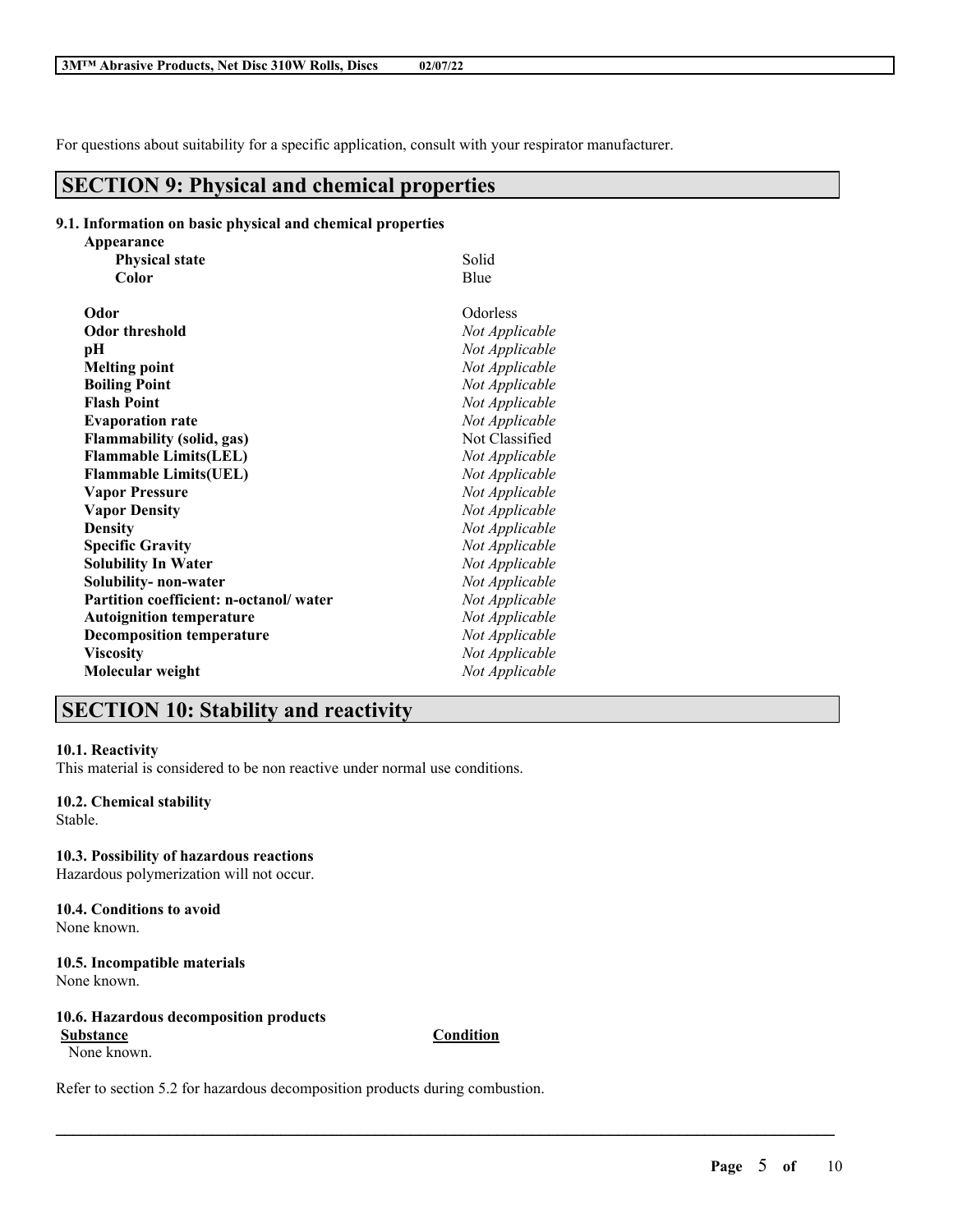# **SECTION 11: Toxicological information**

The information below may not be consistent with the material classification in Section 2 if specific ingredient **classifications are mandated by a competent authority. In addition, toxicological data on ingredients may not be** reflected in the material classification and/or the signs and symptoms of exposure, because an ingredient may be present below the threshold for labeling, an ingredient may not be available for exposure, or the data may not be **relevant to the material as a whole.**

### **11.1. Information on Toxicological effects**

**Signs and Symptoms of Exposure**

### Based on test data and/or information on the components, this material may produce the following health effects:

### **Inhalation:**

Dust from grinding, sanding or machining may cause irritation of the respiratory system. Signs/symptoms may include cough, sneezing, nasal discharge, headache, hoarseness, and nose and throat pain.

### **Skin Contact:**

Mechanical Skin irritation: Signs/symptoms may include abrasion, redness, pain, and itching.

### **Eye Contact:**

Mechanical eye irritation: Signs/symptoms may include pain, redness, tearing and corneal abrasion.

Dust created by grinding, sanding, or machining may cause eye irritation. Signs/symptoms may include redness, swelling, pain, tearing, and blurred or hazy vision.

### **Ingestion:**

No health effects are expected.

### **Carcinogenicity:**

| Ingredient                                                         | CAS No.    | <b>Class Description</b>       | <b>Regulation</b>                           |
|--------------------------------------------------------------------|------------|--------------------------------|---------------------------------------------|
| Silica, Crystalline (Respirable Size)                              | 14808-60-7 | Known human carcinogen         | National Toxicology Program Carcinogens     |
| Silica dust, crystalline, in the form of quartz<br>or cristobalite | 14808-60-7 | Grp. 1: Carcinogenic to humans | International Agency for Research on Cancer |
| Titanium dioxide                                                   | 13463-67-7 | Grp. 2B: Possible human carc.  | International Agency for Research on Cancer |

### **Additional Information:**

This document covers only the 3M product. For complete assessment, when determining the degree of hazard, the material being abraded must also be considered.

This product contains titanium dioxide and quartz (crystalline) silica. Cancer of the lungs has been associated with inhalation of high levels of titanium dioxide in animal studies, and occupational exposure to inhaled quartz silica has been associated with silicosis and lung cancer. No exposure to titanium dioxide or quartz silica is expected during the normal handling and use of this product. Titanium dioxide and quartz silica were not detected when air sampling was conducted during simulated use of similar products containing these substances. Therefore, the health effects associated with titanium dioxide and quartz (crystalline) silica are not expected during the normal use of this product.

### **Toxicological Data**

If a component is disclosed in section 3 but does not appear in a table below, either no data are available for that endpoint or the data are not sufficient for classification.

### **Acute Toxicity**

| Name                     | Coute       | species | 'alue                                                                                                                  |
|--------------------------|-------------|---------|------------------------------------------------------------------------------------------------------------------------|
| lyera<br>product<br>еган | stior<br>nο |         | .000<br><b>CONTRACT</b><br>mg/k<br>calculated<br>-data<br>. available:<br>NC<br>، ۱۱<br>LΝ<br>$\mathbf{r}$<br>.<br>. . |

 $\mathcal{L}_\mathcal{L} = \mathcal{L}_\mathcal{L} = \mathcal{L}_\mathcal{L} = \mathcal{L}_\mathcal{L} = \mathcal{L}_\mathcal{L} = \mathcal{L}_\mathcal{L} = \mathcal{L}_\mathcal{L} = \mathcal{L}_\mathcal{L} = \mathcal{L}_\mathcal{L} = \mathcal{L}_\mathcal{L} = \mathcal{L}_\mathcal{L} = \mathcal{L}_\mathcal{L} = \mathcal{L}_\mathcal{L} = \mathcal{L}_\mathcal{L} = \mathcal{L}_\mathcal{L} = \mathcal{L}_\mathcal{L} = \mathcal{L}_\mathcal{L}$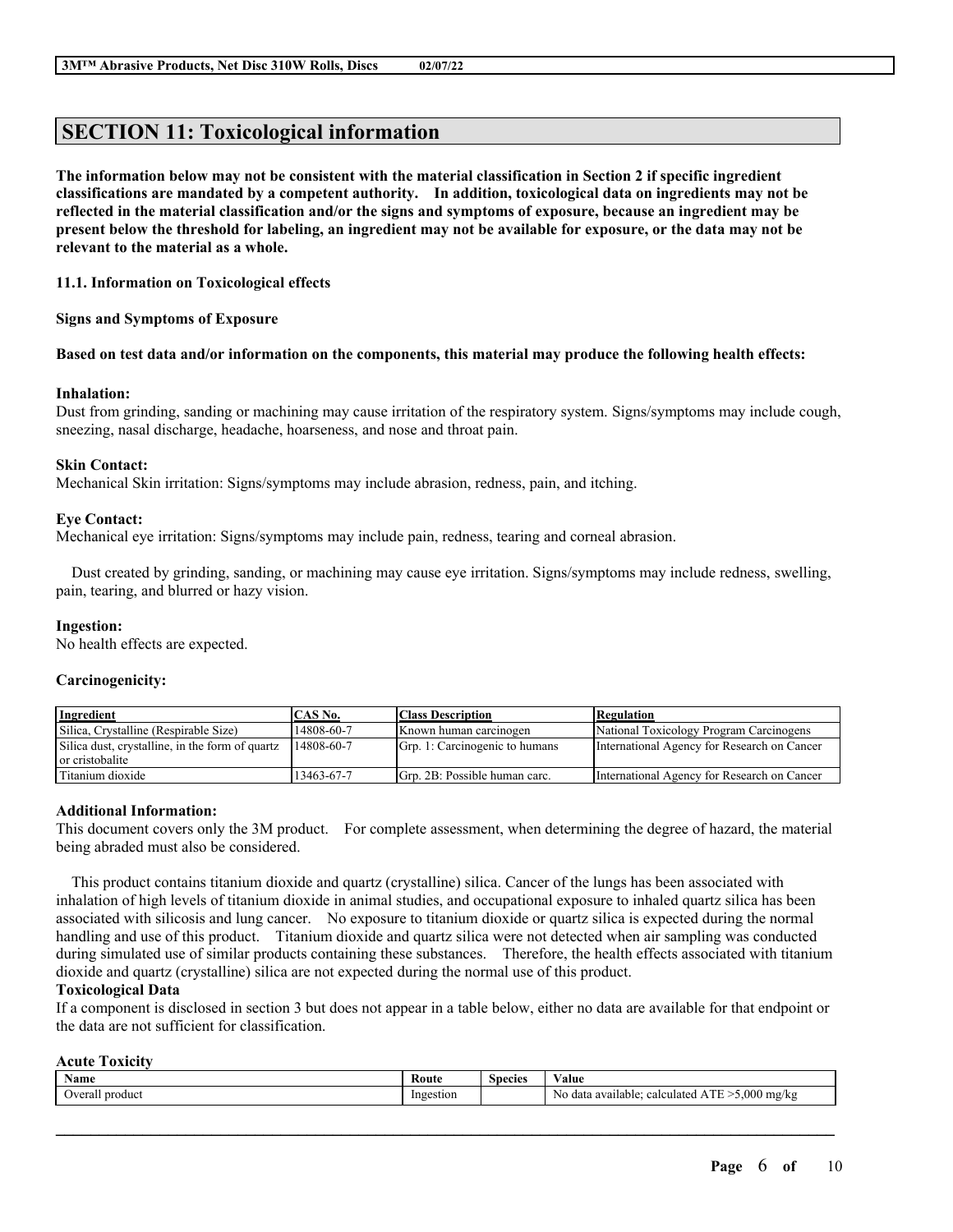| Ceramic Aluminum Oxide / Aluminum Oxide Mineral Blend | Dermal      |        | LD50 estimated to be $> 5,000$ mg/kg |
|-------------------------------------------------------|-------------|--------|--------------------------------------|
| (non-fibrous)                                         |             |        |                                      |
| Ceramic Aluminum Oxide / Aluminum Oxide Mineral Blend | Inhalation- | Rat    | $LC50 > 2.3$ mg/l                    |
| (non-fibrous)                                         | Dust/Mist   |        |                                      |
|                                                       | (4 hours)   |        |                                      |
| Ceramic Aluminum Oxide / Aluminum Oxide Mineral Blend | Ingestion   | Rat    | $LD50 > 5,000$ mg/kg                 |
| (non-fibrous)                                         |             |        |                                      |
| Filler                                                | Dermal      | Rat    | $LD50 > 2,000$ mg/kg                 |
| Filler                                                | Inhalation- | Rat    | $LC50$ 3 mg/l                        |
|                                                       | Dust/Mist   |        |                                      |
|                                                       | (4 hours)   |        |                                      |
| Filler                                                | Ingestion   | Rat    | LD50<br>$6,450$ mg/kg                |
| Filler                                                | Dermal      | Rat    | $LD50 > 2,000$ mg/kg                 |
| Filler                                                | Inhalation- | Rat    | $LC50$ 3 mg/l                        |
|                                                       | Dust/Mist   |        |                                      |
|                                                       | (4 hours)   |        |                                      |
| Filler                                                | Ingestion   | Rat    | LD50<br>$6,450$ mg/kg                |
| Titanium Dioxide                                      | Dermal      | Rabbit | $LD50 > 10,000$ mg/kg                |
| Titanium Dioxide                                      | Inhalation- | Rat    | $LC50 > 6.82$ mg/l                   |
|                                                       | Dust/Mist   |        |                                      |
|                                                       | (4 hours)   |        |                                      |
| <b>Titanium Dioxide</b>                               | Ingestion   | Rat    | $LD50 > 10,000$ mg/kg                |
| Quartz Silica                                         | Dermal      |        | LD50 estimated to be $> 5,000$ mg/kg |
| <b>Ouartz Silica</b>                                  | Ingestion   |        | LD50 estimated to be $>$ 5,000 mg/kg |

ATE = acute toxicity estimate

### **Skin Corrosion/Irritation**

| Name                                                                | <b>Species</b> | Value                     |
|---------------------------------------------------------------------|----------------|---------------------------|
|                                                                     |                |                           |
| Ceramic Aluminum Oxide / Aluminum Oxide Mineral Blend (non-fibrous) | Rabbit         | No significant irritation |
| Filler                                                              | Rabbit         | No significant irritation |
| Filler                                                              | Rabbit         | No significant irritation |
| Titanium Dioxide                                                    | Rabbit         | No significant irritation |
| <b>Ouartz Silica</b>                                                | Professio      | No significant irritation |
|                                                                     | nal            |                           |
|                                                                     | judgeme        |                           |
|                                                                     | nt             |                           |

### **Serious Eye Damage/Irritation**

| Name                                                                | <b>Species</b> | Value                     |
|---------------------------------------------------------------------|----------------|---------------------------|
| Ceramic Aluminum Oxide / Aluminum Oxide Mineral Blend (non-fibrous) | Rabbit         | No significant irritation |
| Filler                                                              | Rabbit         | No significant irritation |
| Filler                                                              | Rabbit         | No significant irritation |
| Titanium Dioxide                                                    | Rabbit         | No significant irritation |

### **Skin Sensitization**

| Name                           | ∼<br><b>Species</b> | $\mathbf{v}$ $\mathbf{v}$ $\mathbf{v}$<br>⁄ alue |
|--------------------------------|---------------------|--------------------------------------------------|
| contact and<br>itanium Dioxide | Human               | classified<br>$\mathbf{X}$<br>Not                |
|                                | and                 |                                                  |
|                                | anımal              |                                                  |

### **Respiratory Sensitization**

For the component/components, either no data are currently available or the data are not sufficient for classification.

### **Germ Cell Mutagenicity**

| Name                                                                | Route    | Value                                          |
|---------------------------------------------------------------------|----------|------------------------------------------------|
|                                                                     |          |                                                |
| Ceramic Aluminum Oxide / Aluminum Oxide Mineral Blend (non-fibrous) | In Vitro | Not mutagenic                                  |
| Titanium Dioxide                                                    | In Vitro | Not mutagenic                                  |
| Titanium Dioxide                                                    | In vivo  | Not mutagenic                                  |
| <b>Ouartz Silica</b>                                                | In Vitro | Some positive data exist, but the data are not |

 $\mathcal{L}_\mathcal{L} = \mathcal{L}_\mathcal{L} = \mathcal{L}_\mathcal{L} = \mathcal{L}_\mathcal{L} = \mathcal{L}_\mathcal{L} = \mathcal{L}_\mathcal{L} = \mathcal{L}_\mathcal{L} = \mathcal{L}_\mathcal{L} = \mathcal{L}_\mathcal{L} = \mathcal{L}_\mathcal{L} = \mathcal{L}_\mathcal{L} = \mathcal{L}_\mathcal{L} = \mathcal{L}_\mathcal{L} = \mathcal{L}_\mathcal{L} = \mathcal{L}_\mathcal{L} = \mathcal{L}_\mathcal{L} = \mathcal{L}_\mathcal{L}$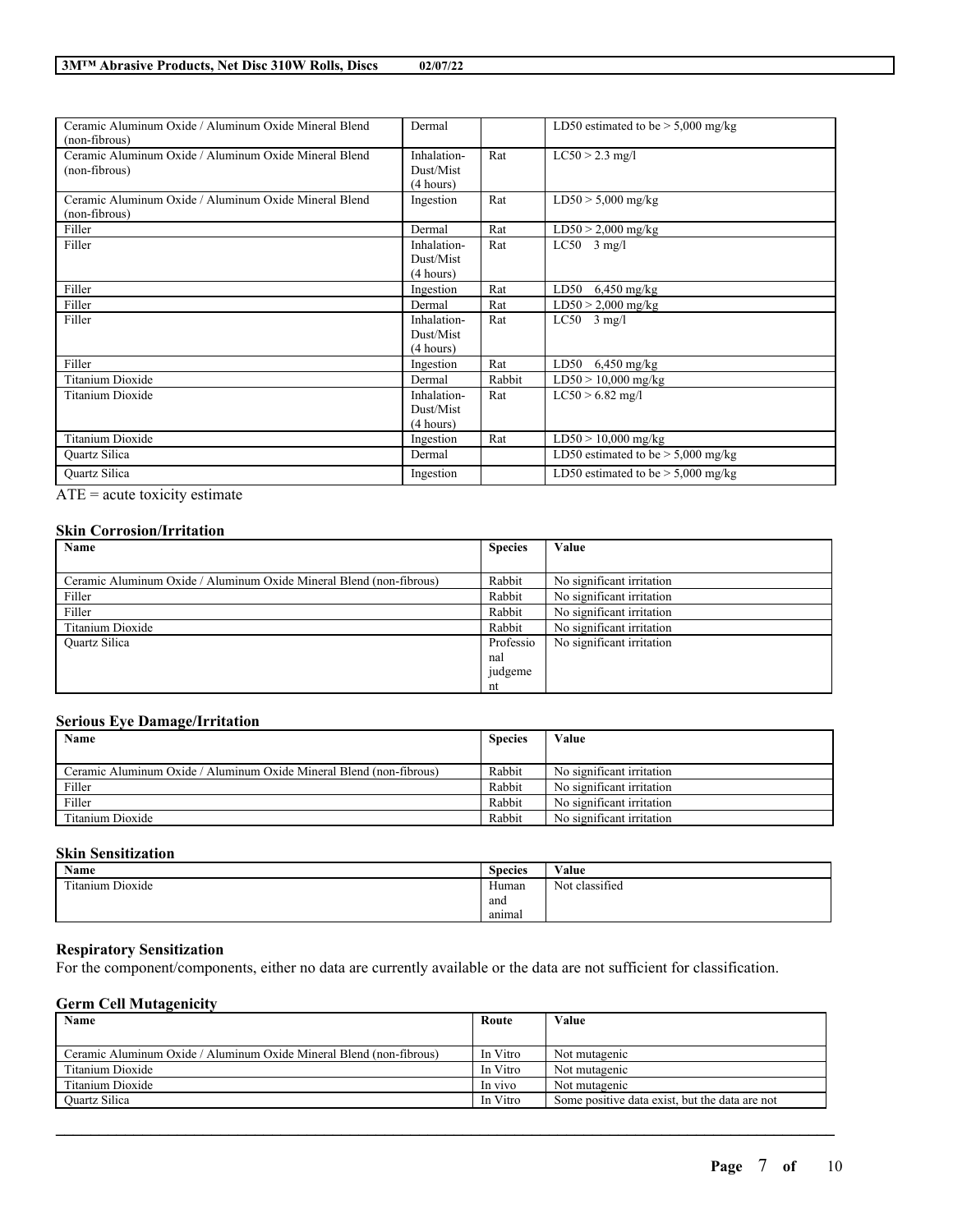|                         |         | $\sim$<br>sufficient for<br>classification                                                               |
|-------------------------|---------|----------------------------------------------------------------------------------------------------------|
| $\sim$<br>Juartz Silica | In vivo | . but the data are not<br>e positive<br>e data exist.<br>Some<br>. for<br>classification<br>sufficient i |

### **Carcinogenicity**

| Name                                                        | Route      | <b>Species</b> | Value            |
|-------------------------------------------------------------|------------|----------------|------------------|
| Ceramic Aluminum Oxide / Aluminum Oxide Mineral Blend (non- | Inhalation | Rat            | Not carcinogenic |
| fibrous)                                                    |            |                |                  |
| Titanium Dioxide                                            | Ingestion  | Multiple       | Not carcinogenic |
|                                                             |            | animal         |                  |
|                                                             |            | species        |                  |
| Titanium Dioxide                                            | Inhalation | Rat            | Carcinogenic     |
| <b>Ouartz Silica</b>                                        | Inhalation | Human          | Carcinogenic     |
|                                                             |            | and            |                  |
|                                                             |            | animal         |                  |

### **Reproductive Toxicity**

### **Reproductive and/or Developmental Effects**

| Name   | Route     | Value                          | <b>Species</b> | <b>Test Result</b>            | <b>Exposure</b>                       |
|--------|-----------|--------------------------------|----------------|-------------------------------|---------------------------------------|
|        |           |                                |                |                               | <b>Duration</b>                       |
| Filler | Ingestion | Not classified for development | Rat            | <b>NOAEL 625</b><br>mg/kg/day | premating $\&$<br>during<br>gestation |
| Filler | Ingestion | Not classified for development | Rat            | <b>NOAEL 625</b><br>mg/kg/day | premating $\&$<br>during<br>gestation |

### **Target Organ(s)**

### **Specific Target Organ Toxicity - single exposure**

| <b>Name</b> | Route      | Target Organ(s)                          | Value          | <b>Species</b> | <b>Test Result</b>                 | Exposure<br><b>Duration</b> |
|-------------|------------|------------------------------------------|----------------|----------------|------------------------------------|-----------------------------|
| Filler      | Inhalation | respiratory system<br>respiratory system | Not classified | Rat            | <b>NOAEL</b><br>$0.812 \text{ mg}$ | 90 minutes                  |

### **Specific Target Organ Toxicity - repeated exposure**

| Name                                                                    | Route      | <b>Target Organ(s)</b>                     | Value                                                                              | <b>Species</b> | <b>Test Result</b>            | <b>Exposure</b><br><b>Duration</b> |
|-------------------------------------------------------------------------|------------|--------------------------------------------|------------------------------------------------------------------------------------|----------------|-------------------------------|------------------------------------|
| Ceramic Aluminum Oxide<br>Aluminum Oxide Mineral<br>Blend (non-fibrous) | Inhalation | pneumoconiosis                             | Some positive data exist, but the<br>data are not sufficient for<br>classification | Human          | <b>NOAEL Not</b><br>available | occupational<br>exposure           |
| Ceramic Aluminum Oxide<br>Aluminum Oxide Mineral<br>Blend (non-fibrous) | Inhalation | pulmonary fibrosis                         | Not classified                                                                     | Human          | <b>NOAEL Not</b><br>available | occupational<br>exposure           |
| Filler                                                                  | Inhalation | respiratory system  <br>respiratory system | Not classified                                                                     | Human          | <b>NOAEL Not</b><br>available | occupational<br>exposure           |
| <b>Titanium Dioxide</b>                                                 | Inhalation | respiratory system                         | Some positive data exist, but the<br>data are not sufficient for<br>classification | Rat            | LOAEL 0.01<br>mg/l            | 2 years                            |
| <b>Titanium Dioxide</b>                                                 | Inhalation | pulmonary fibrosis                         | Not classified                                                                     | Human          | <b>NOAEL Not</b><br>available | occupational<br>exposure           |
| <b>Ouartz Silica</b>                                                    | Inhalation | silicosis                                  | Causes damage to organs through<br>prolonged or repeated exposure                  | Human          | <b>NOAEL Not</b><br>available | occupational<br>exposure           |

### **Aspiration Hazard**

For the component/components, either no data are currently available or the data are not sufficient for classification.

Please contact the address or phone number listed on the first page of the SDS for additional toxicological information **on this material and/or its components.**

 $\mathcal{L}_\mathcal{L} = \mathcal{L}_\mathcal{L} = \mathcal{L}_\mathcal{L} = \mathcal{L}_\mathcal{L} = \mathcal{L}_\mathcal{L} = \mathcal{L}_\mathcal{L} = \mathcal{L}_\mathcal{L} = \mathcal{L}_\mathcal{L} = \mathcal{L}_\mathcal{L} = \mathcal{L}_\mathcal{L} = \mathcal{L}_\mathcal{L} = \mathcal{L}_\mathcal{L} = \mathcal{L}_\mathcal{L} = \mathcal{L}_\mathcal{L} = \mathcal{L}_\mathcal{L} = \mathcal{L}_\mathcal{L} = \mathcal{L}_\mathcal{L}$ 

# **SECTION 12: Ecological information**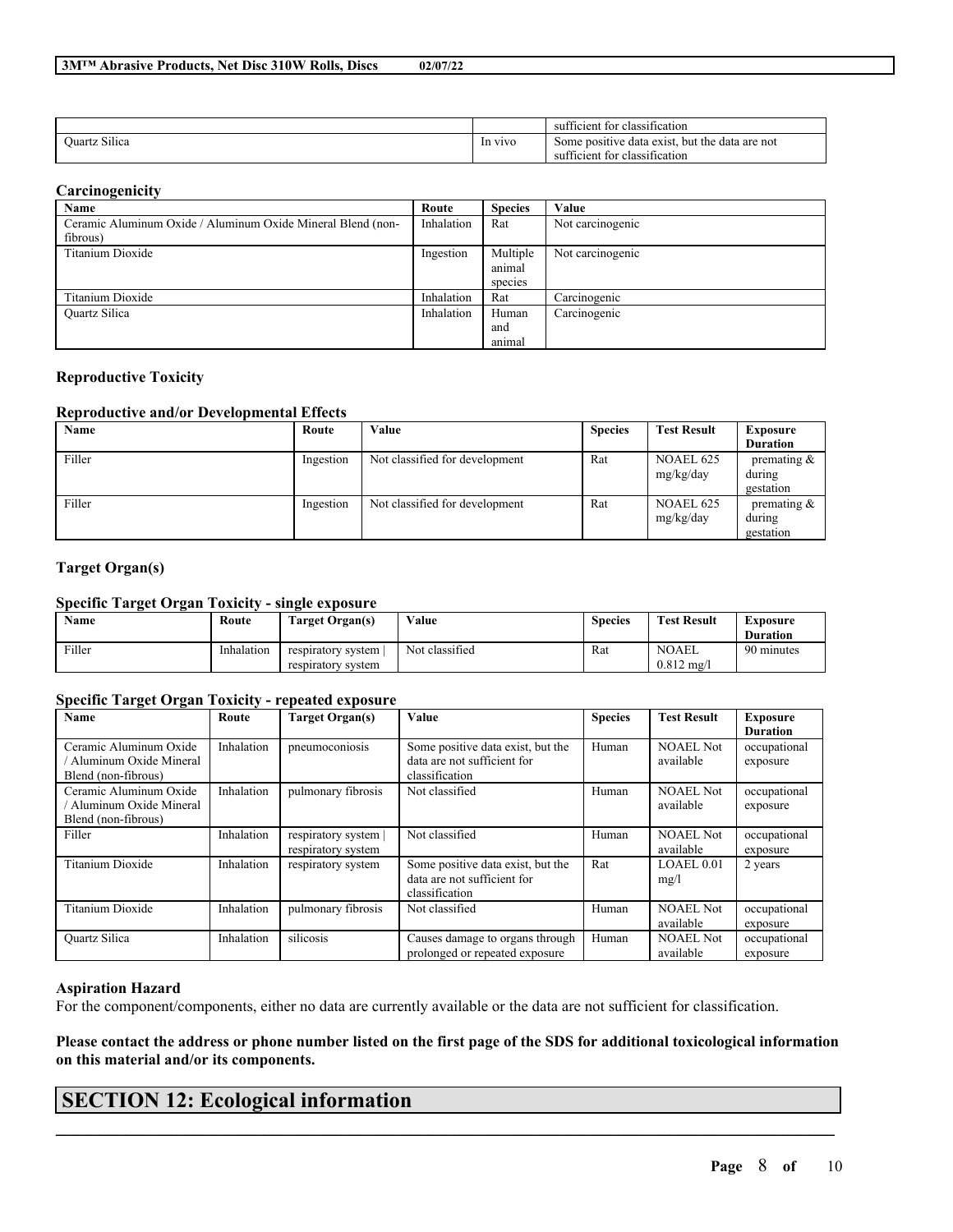### **Ecotoxicological information**

Please contact the address or phone number listed on the first page of the SDS for additional ecotoxicological information on this material and/or its components.

### **Chemical fate information**

Please contact the address or phone number listed on the first page of the SDS for additional chemical fate information on this material and/or its components.

# **SECTION 13: Disposal considerations**

### **13.1. Disposal methods**

Dispose of contents/ container in accordance with the local/regional/national/international regulations.

The substrate that was abraded must be considered as a factor in the disposal method for this product. Dispose of waste product in a permitted industrial waste facility. As a disposal alternative, incinerate in a permitted waste incineration facility.

### **EPA Hazardous Waste Number (RCRA):** Not regulated

## **SECTION 14: Transport Information**

For Transport Information, please visit http://3M.com/Transportinfo or call 1-800-364-3577 or 651-737-6501.

# **SECTION 15: Regulatory information**

### **15.1. US Federal Regulations**

Contact 3M for more information.

### **EPCRA 311/312 Hazard Classifications:**

**Physical Hazards** Not applicable

### **Health Hazards**

Not applicable

### Section 313 Toxic Chemicals subject to the reporting requirements of that section and 40 CFR part 372 (EPCRA):

| Ingredient                                  | <b>C.A.S. No</b> | $\%$ by Wt |
|---------------------------------------------|------------------|------------|
| Ceramic Aluminum Oxide / Aluminum Oxide     | 1344-28-1        | $5 - 25$   |
| Mineral Blend (non-fibrous)                 |                  |            |
| Ceramic Aluminum Oxide / Aluminum Oxide     | 1344-28-1        | $5 - 25$   |
| Mineral Blend (non-fibrous) (ALUMINUM OXIDE |                  |            |
| (FIBROUS FORMS ONLY))                       |                  |            |

## **15.2. State Regulations**

Contact 3M for more information.

## **15.3. Chemical Inventories**

This product is an article as defined by TSCA regulations, and is exempt from TSCA Inventory listing requirements.

 $\mathcal{L}_\mathcal{L} = \mathcal{L}_\mathcal{L} = \mathcal{L}_\mathcal{L} = \mathcal{L}_\mathcal{L} = \mathcal{L}_\mathcal{L} = \mathcal{L}_\mathcal{L} = \mathcal{L}_\mathcal{L} = \mathcal{L}_\mathcal{L} = \mathcal{L}_\mathcal{L} = \mathcal{L}_\mathcal{L} = \mathcal{L}_\mathcal{L} = \mathcal{L}_\mathcal{L} = \mathcal{L}_\mathcal{L} = \mathcal{L}_\mathcal{L} = \mathcal{L}_\mathcal{L} = \mathcal{L}_\mathcal{L} = \mathcal{L}_\mathcal{L}$ 

Contact 3M for more information.